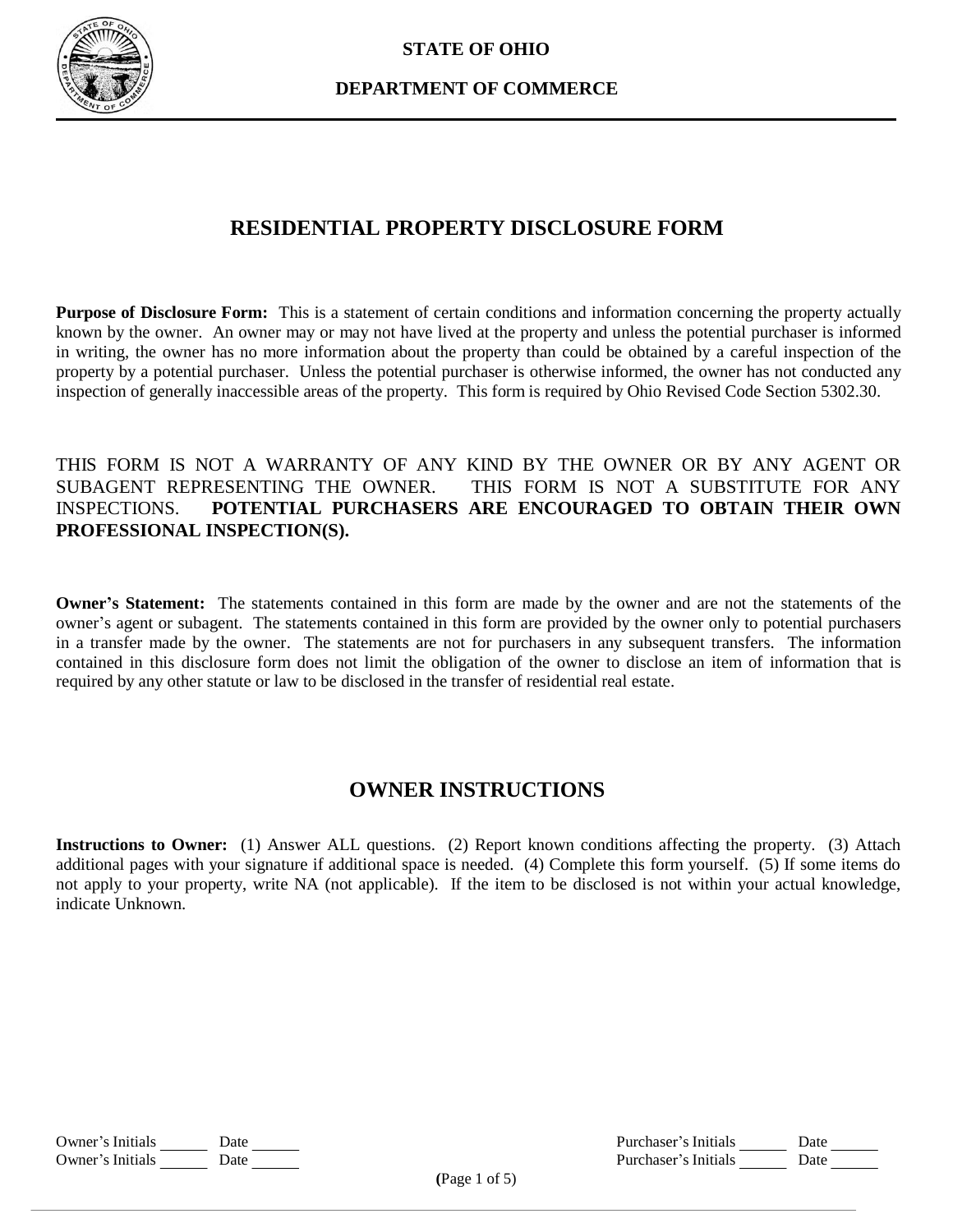

#### **STATE OF OHIO DEPARTMENT OF COMMERCE**

| RESIDENTIAL PROPERTY DISCLOSURE FORM                                                                                                                                                                                                                                                                                                                                                                                                                                                                       |  |
|------------------------------------------------------------------------------------------------------------------------------------------------------------------------------------------------------------------------------------------------------------------------------------------------------------------------------------------------------------------------------------------------------------------------------------------------------------------------------------------------------------|--|
| Pursuant to section 5302.30 of the Revised Code and rule 1301:5-6-10 of the Administrative Code.<br>TO BE COMPLETED BY OWNER (Please Print)<br>Property Address:                                                                                                                                                                                                                                                                                                                                           |  |
| Owners Name(s):                                                                                                                                                                                                                                                                                                                                                                                                                                                                                            |  |
| Date: $\frac{20}{\sqrt{25}}$                                                                                                                                                                                                                                                                                                                                                                                                                                                                               |  |
| Owner $\Box$ is $\Box$ is not occupying the property. If owner is occupying the property, since what date:<br>If owner is not occupying the property, since what date:                                                                                                                                                                                                                                                                                                                                     |  |
| THE FOLLOWING STATEMENTS OF THE OWNER ARE BASED ON OWNER'S ACTUAL KNOWLEDGE                                                                                                                                                                                                                                                                                                                                                                                                                                |  |
| A) WATER SUPPLY: The source of water supply to the property is (check appropriate boxes):<br><b>Public Water Service</b><br><b>Holding Tank</b><br>Unknown<br>Cistern<br>Private Water Service<br>Spring<br>Private Well<br>Pond<br>Shared Well<br>Do you know of any current leaks, backups or other material problems with the water supply system or quality of the water? $\Box$ Yes<br>No $\Box$ If "Yes", please describe and indicate any repairs completed (but not longer than the past 5 years): |  |
| Is the quantity of water sufficient for your household use? (NOTE: water usage will vary from household to household) $\sqrt{\frac{1}{12}}$ No                                                                                                                                                                                                                                                                                                                                                             |  |
| B) SEWER SYSTEM: The nature of the sanitary sewer system servicing the property is (check appropriate boxes):<br>$\Box$ Private Sewer<br>Public Sewer<br>Septic Tank<br>Filtration Bed<br>Leach Field<br><b>Aeration Tank</b><br>If not a public or private sewer, date of last inspection: Inspected By:<br>Do you know of any previous or current leaks, backups or other material problems with the sewer system servicing the property?                                                                |  |
| $Yes \tNo \tNí \tNis$ if "Yes", please describe and indicate any repairs completed (but not longer than the past 5 years):<br>Information on the operation and maintenance of the type of sewage system serving the property is available from the                                                                                                                                                                                                                                                         |  |
| department of health or the board of health of the health district in which the property is located.                                                                                                                                                                                                                                                                                                                                                                                                       |  |
| C) ROOF: Do you know of any previous or current leaks or other material problems with the roof or rain gutters? $\Box$ Yes $\Box$ No<br>If "Yes", please describe and indicate any repairs completed (but not longer than the past 5 years):                                                                                                                                                                                                                                                               |  |
| D) WATER INTRUSION: Do you know of any previous or current water leakage, water accumulation, excess moisture or other<br>defects to the property, including but not limited to any area below grade, basement or crawl space? $\Box$ Yes $\Box$ No<br>If "Yes", please describe and indicate any repairs completed:                                                                                                                                                                                       |  |

| Purchaser's Initials | Date |
|----------------------|------|
| Purchaser's Initials | Date |

**2013**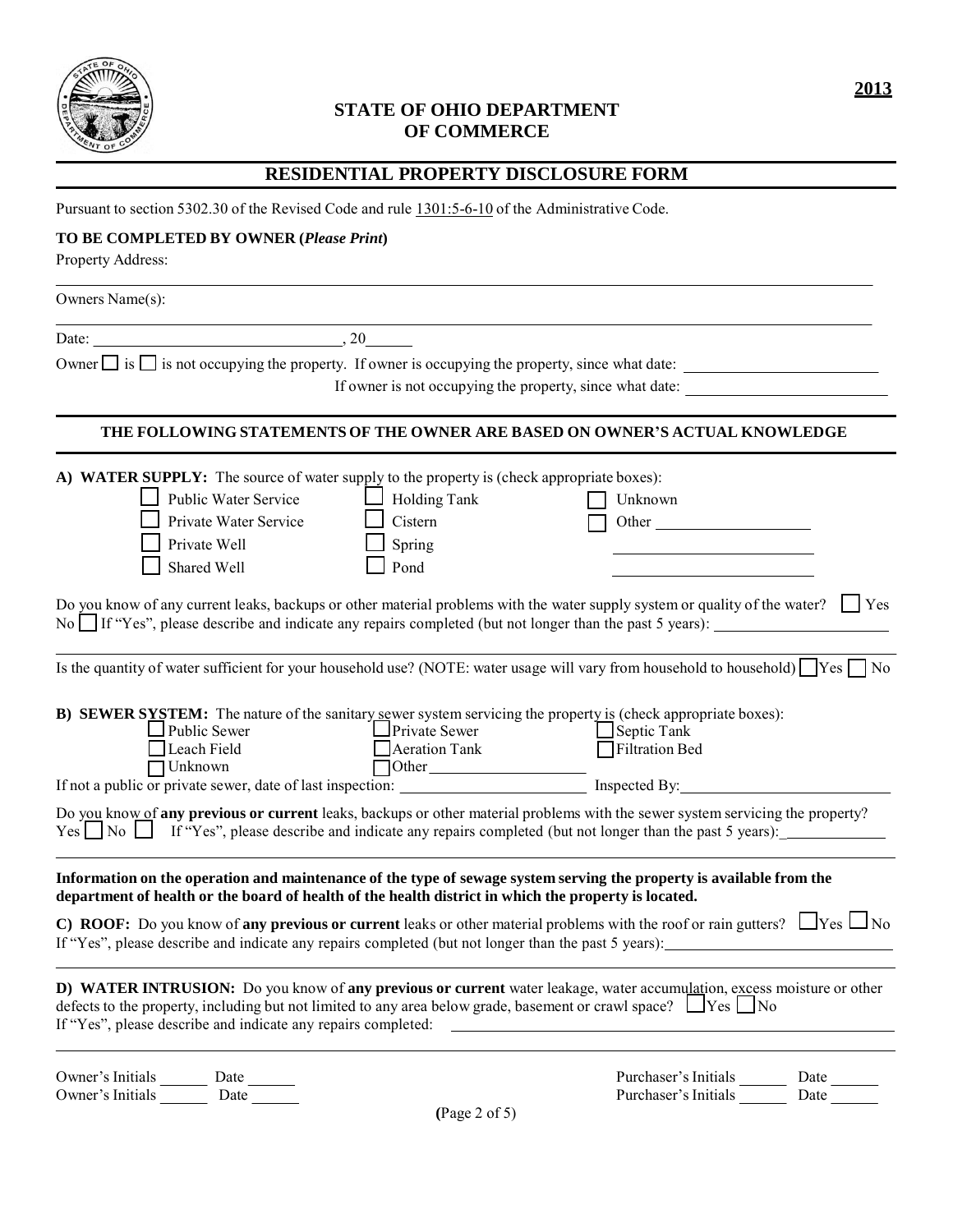| <b>Property Address</b>                                                                                                                                                                                                                                                                                                                                                                                                                                                                                                                                                                                                                                                                                                                                                                |
|----------------------------------------------------------------------------------------------------------------------------------------------------------------------------------------------------------------------------------------------------------------------------------------------------------------------------------------------------------------------------------------------------------------------------------------------------------------------------------------------------------------------------------------------------------------------------------------------------------------------------------------------------------------------------------------------------------------------------------------------------------------------------------------|
| Do you know of any water or moisture related damage to floors, walls or ceilings as a result of flooding; moisture seepage; moisture<br>condensation; ice damming; sewer overflow/backup; or leaking pipes, plumbing fixtures, or appliances? See Fig.<br>If "Yes", please describe and indicate any repairs completed:                                                                                                                                                                                                                                                                                                                                                                                                                                                                |
| $Yes$ No<br>Have you ever had the property inspected for mold by a qualified inspector?<br>If "Yes", please describe and indicate whether you have an inspection report and any remediation undertaken:                                                                                                                                                                                                                                                                                                                                                                                                                                                                                                                                                                                |
| Purchaser is advised that every home contains mold. Some people are more sensitive to mold than others. If concerned about<br>this issue, purchaser is encouraged to have a mold inspection done by a qualified inspector.                                                                                                                                                                                                                                                                                                                                                                                                                                                                                                                                                             |
| E) STRUCTURAL COMPONENTS (FOUNDATION, BASEMENT/CRAWL SPACE, FLOORS, INTERIOR AND<br><b>EXTERIOR WALLS</b> ): Do you know of any previous or current movement, shifting, deterioration, material cracks/settling (other<br>than visible minor cracks or blemishes) or other material problems with the foundation, basement/crawl space, floors, or<br>interior/exterior walls?<br>$\Box$ Yes $\Box$ No<br>If "Yes", please describe and indicate any repairs, alterations or modifications to control the cause or effect of any                                                                                                                                                                                                                                                       |
| Do you know of <b>any previous or current</b> fire or smoke damage to the property? $\Box$ Yes $\Box$ No<br>If "Yes", please describe and indicate any repairs completed:                                                                                                                                                                                                                                                                                                                                                                                                                                                                                                                                                                                                              |
| F) WOOD DESTROYING INSECTS/TERMITES: Do you know of any previous/current presence of any wood destroying<br>insects/termites in or on the property or any existing damage to the property caused by wood destroying insects/termites? Set No<br>If "Yes", please describe and indicate any inspection or treatment (but not longer than the past 5 years):                                                                                                                                                                                                                                                                                                                                                                                                                             |
| G) MECHANICAL SYSTEMS: Do you know of any previous or current problems or defects with the following existing<br>mechanical systems? If your property does not have the mechanical system, mark N/A (Not Applicable).<br>YES<br><b>YES</b><br>NO<br>N/A<br>NO.<br>N/A<br>8) Water softener<br>1) Electrical<br>a. Is water softener leased?<br>2) Plumbing (pipes)<br>3) Central heating<br>9) Security System<br>4) Central Air conditioning<br>a. Is security system leased?<br>10) Central vacuum<br>5) Sump pump<br>6) Fireplace/chimney<br>11) Built in appliances<br>12) Other mechanical systems<br>7) Lawn sprinkler<br>If the answer to any of the above questions is " $Ye\overline{s}$ ", please describe and indicate any repairs to the mechanical system (but not longer |
| H) PRESENCE OF HAZARDOUS MATERIALS: Do you know of the previous or current presence of any of the below<br>identified hazardous materials on the property?<br>Unknown<br><b>Yes</b><br>1) Lead-Based Paint<br>2) Asbestos<br>3) Urea-Formaldehyde Foam Insulation<br>4) Radon Gas<br>a. If "Yes", indicate level of gas if known<br>5) Other toxic or hazardous substances<br>If the answer to any of the above questions is "Yes", please describe and indicate any repairs, remediation or mitigation to the<br>property: $\overline{\phantom{0}}$<br><u> 1989 - Johann Barn, amerikansk politiker (d. 1989)</u>                                                                                                                                                                     |

| Owner′s)<br>. Initials | Jate |                                                 | Purchaser's<br>Initials | Jate |
|------------------------|------|-------------------------------------------------|-------------------------|------|
| ()wner's<br>-Initials  | Jate |                                                 | Purchaser's Initials    | )ate |
|                        |      | $(D_{\text{max}} \cap \mathcal{L} \mathcal{L})$ |                         |      |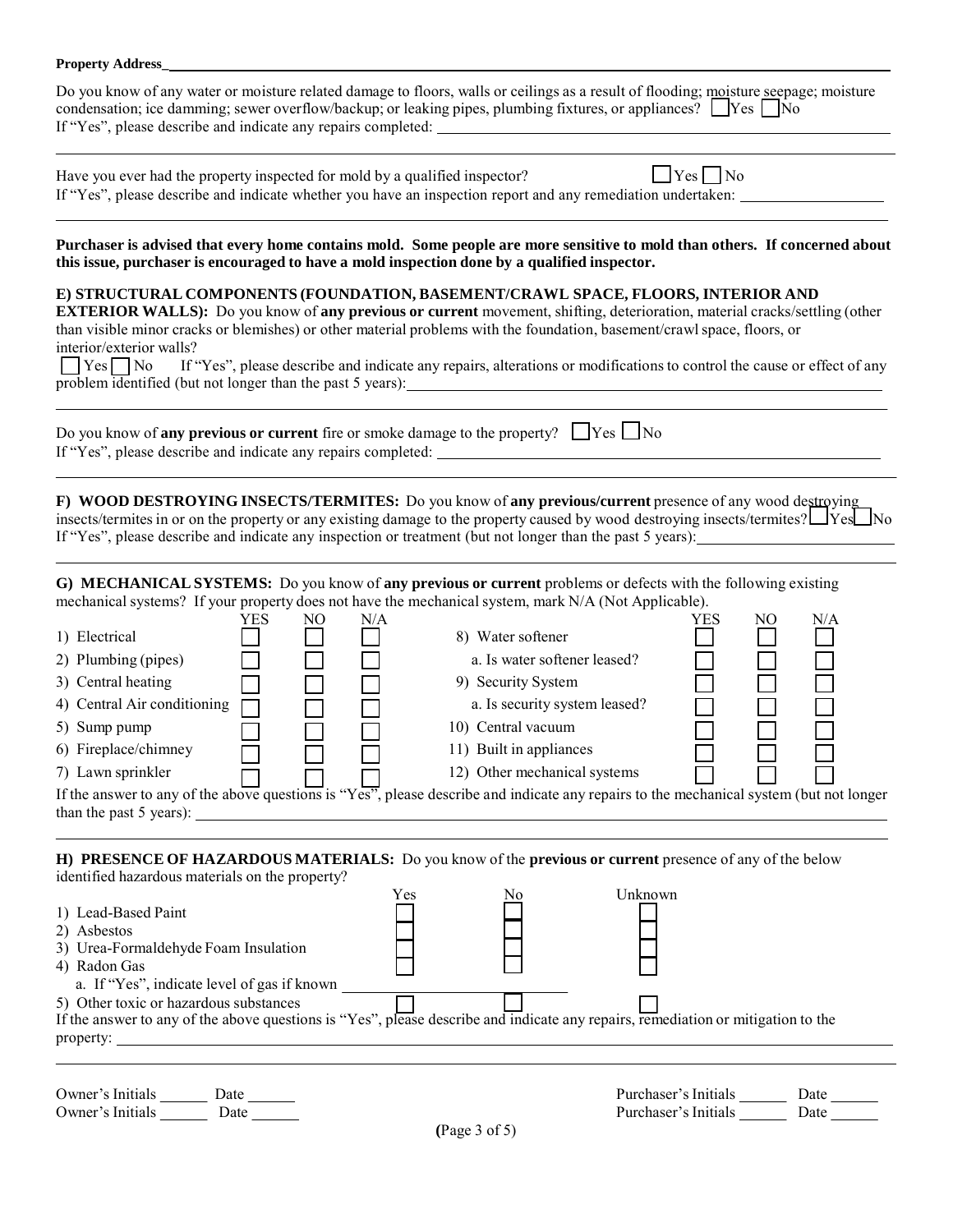| <b>Property Address_</b>                                                                                                                                                                                                                                                                                     |
|--------------------------------------------------------------------------------------------------------------------------------------------------------------------------------------------------------------------------------------------------------------------------------------------------------------|
| I) UNDERGROUND STORAGE TANKS/WELLS: Do you know of any underground storage tanks (existing or removed), oil or<br>natural gas wells (plugged or unplugged), or abandoned water wells on the property? $\Box$ Yes $\Box$ No                                                                                   |
| Do you know of any oil, gas, or other mineral right leases on the property? $\Box$ Yes $\Box$ No                                                                                                                                                                                                             |
| Purchaser should exercise whatever due diligence purchaser deems necessary with respect to oil, gas, and other mineral rights.<br>Information may be obtained from records contained within the recorder's office in the county where the property is located.                                               |
| J) FLOOD PLAIN/LAKE ERIE COASTAL EROSION AREA:<br>Unknown<br>Is the property located in a designated flood plain?<br>Is the property or any portion of the property included in a Lake Erie Coastal Erosion Area?                                                                                            |
| K) DRAINAGE/EROSION: Do you know of any previous or current flooding, drainage, settling or grading or erosion problems<br>affecting the property? $\Box$ Yes $\neg$ No<br>If "Yes", please describe and indicate any repairs, modifications or alterations to the property or other attempts to control any |
| L) ZONING/CODE VIOLATIONS/ASSESSMENTS/HOMEOWNERS' ASSOCIATION: Do you know of any violations of<br>building or housing codes, zoning ordinances affecting the property or any nonconforming uses of the property? $\Box$ Yes $\Box$ No                                                                       |
| Is the structure on the property designated by any governmental authority as a historic building or as being located in an historic<br>district? (NOTE: such designation may limit changes or improvements that may be made to the property). $\Box$ Yes $\Box$ No                                           |
| Do you know of <b>any recent or proposed</b> assessments, fees or abatements, which could affect the property? <b>Figure</b> No                                                                                                                                                                              |
|                                                                                                                                                                                                                                                                                                              |
| Do you know of any recent or proposed rules or regulations of, or the payment of any fees or charges associated with this property,<br>including but not limited to a Community Association, SID, CID, LID, etc.<br>Yes No<br>If "Yes", please describe (amount)_                                            |
| M) BOUNDARY LINES/ENCROACHMENTS/SHARED DRIVEWAY/PARTY WALLS: Do you know of any of the                                                                                                                                                                                                                       |
| following conditions affecting the property?<br>N <sub>0</sub><br>Yes<br>Yes<br>N <sub>0</sub>                                                                                                                                                                                                               |
| 1) Boundary Agreement<br>4) Shared Driveway<br>5) Party Walls<br>2) Boundary Dispute<br>3) Recent Boundary Change<br>6) Encroachments From or on Adjacent Property<br>If the answer to any of the above questions is "Yes", please describe: _________                                                       |
| N) OTHER KNOWN MATERIAL DEFECTS: The following are other known material defects in or on the property:                                                                                                                                                                                                       |

For purposes of this section, material defects would include any non-observable physical condition existing on the property that could be dangerous to anyone occupying the property or any non-observable physical condition that could inhibit a person's use of the property.

Owner's Initials Owner's Initials Date Date

| Purchaser's Initials | Date |
|----------------------|------|
| Purchaser's Initials | Date |